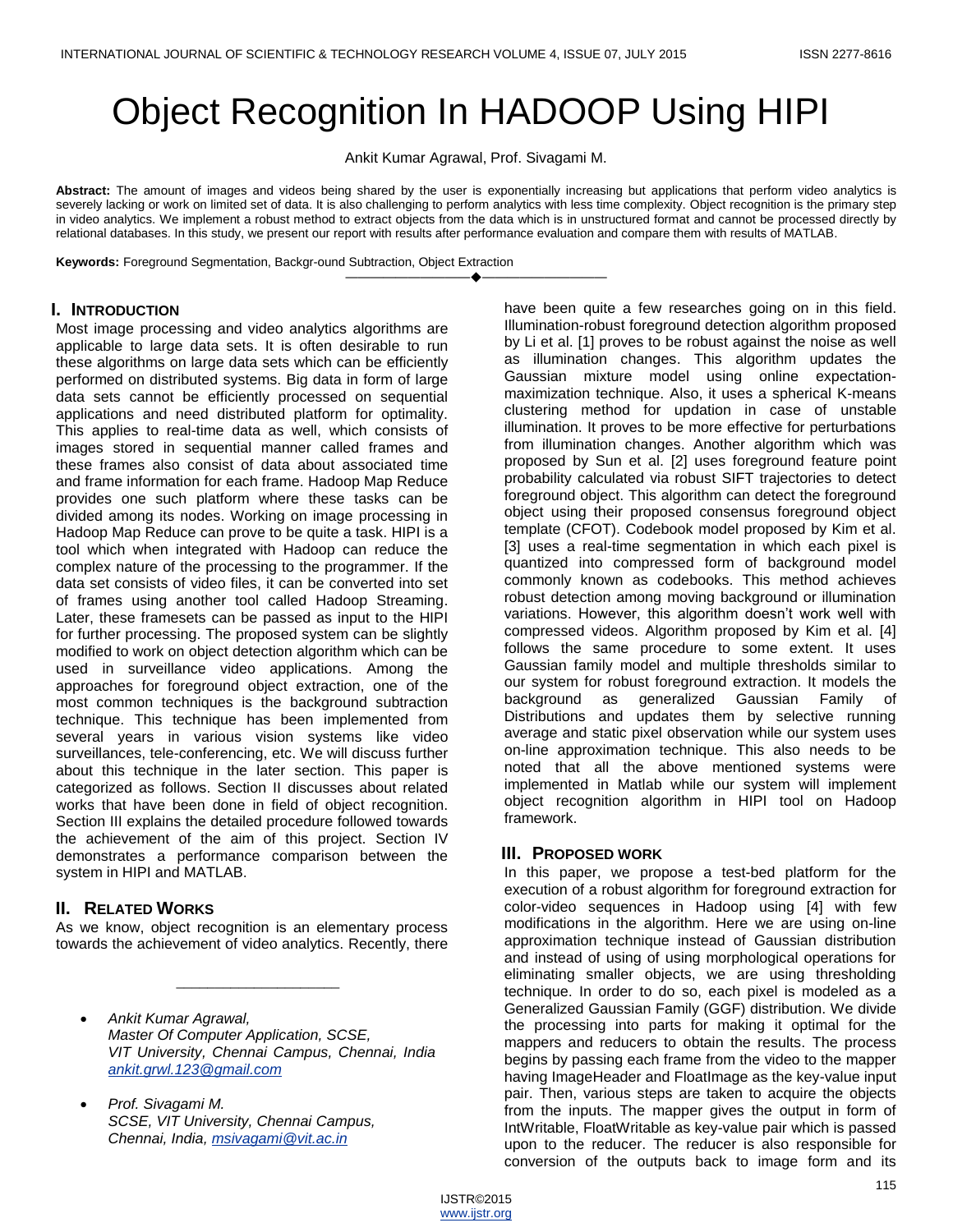storage on the HDFS. It can be seen by copying the images to local drives. The process is explained below in details:

#### **A. Background Modeling**

Gaussian distribution N(µ, σ) was earlier used to model the variance of a pixel. This modeling was carried out in static scene over time. However, recent advancement in the technologies has led to better quality cameras and surveillance devices. These devices provide steady images with reduced noise. Also, they prove to be better in case of indoor scenes where pixels' variations are smaller in compared to outdoor scenes because of lesser light dispersion and changes in illumination as well as rarer motions occurrence. The background is modeled from the initial frame using color components. The background modeling is carried out in two modes, first being luminance component while the other being the color component. Using luminance component becomes necessary because color components are affected by the presence of noise and lighting conditions changes. However, color component act as second background model because luminance component changes drastically in the presence of objects' shadows and reflections from lighting. Thus, luminance component is used for initial object segmentation while the color component helps to remove the false segmentations obtained due to shadows and reflections. Since we are working on HIPI tool in Hadoop, we extract the RGB component of each pixel of the input image/frame. Secondly, we use this RGB component to obtain the HSI model of the same. Then, we extract the hue component from the HSI model.

 $I= max(R, G, B)$  $S = 0$  *if*  $I = min(R, G, B)$  (I- min(R, G, B))/I *otherwise* H= 0 *if* I=min(R, G, B) (G-B)\*60/S *if* I=R 180 + (B-R)\*60/S *if* I=G 240 + (R-G)\*60/S *if* I=B  *If* H<0 then H=H+360

#### **B. Background Updation**

It is not necessary that the background model will always be static. In other words, it is a common practice to accommodate changes in the background. The change can occur primarily due to two reasons: lighting conditions leading to gradual changes, and motion of camera or background objects resulting in sudden changes. To cope with these changes, we used on-line approximation technique [5] to update the background model. This technique will handle variations in lighting, motions, and multiple moving objects. In this technique, value of each pixel is modeled as a mixture of Gaussians and then Gaussians corresponding to background colors are determined based on their persistence and variance. Pixel values are matched with the background distributions and those that fit are considered as background while those that do not fit are considered as foreground. For the video processing, the following analysis uses the function *V(x,y,t)* which refers to a frame in the video sequence where t is the time dimension, x and y are the pixel location variables. Now, we apply the mean filter to calculate the background image/frame at an instance t,

$$
B(x,y)=1/N (i_{i=1} \sum^{N} V(x,y,t-i))
$$

where N is the number of preceding images taken for averaging corresponding pixels in the given images and would depend on the number of images per second in the video and the amount of movement in the video. This background should take in considerations lighting changes, motion cluttering and long term scene changes. After calculating the background *B(x,y)* we can then subtract it from the image *V(x,y,t)* at time *t*=t. Updation of the background require a consistent frame as background acquired from mean of N previous frames. Background frame initially is the first frame. But afterward, it is calculated as mean of corresponding pixels in N consecutive frames, thus resulting in a frame with updated background.

#### **C. Foreground Extraction**

In HIPI, we calculate the mean and the variance of the current frame as well as the background frame. We also obtain the mean and variance of the hue component of the current and background frames. Once the background modeling and updation is obtained, extraction of foreground objects' silhouette is performed from the video sequences. Thus the foreground is

 $|V(x,y,t) - B(x,y)| > Th$ 

where *Th* is threshold. The first step is performed by subtracting the luminance components of the current frame from that of the background model. This results in initial region classification. Now, we classify the initial object regions into four categories namely Reliable Background (a), Suspicious Background (b), Suspicious Foreground (c), Reliable Foreground (d). This classification is performed using multiple thresholds based on their reliability as shown in Eq. (1). We use multiple thresholds instead of a single threshold because it can lead to under-segmentation or over-segmentation in the suspicious regions.

| $D(p) =   L_1(p) - L_8(p)  $ |                                                    |     |
|------------------------------|----------------------------------------------------|-----|
| p => region (a)              | if D (p) $<$ K <sub>1</sub> $\sigma$ (p)           |     |
| p => region (b)              | <i>if</i> $K_1 \sigma(p) \le D(p) < K_2 \sigma(p)$ |     |
| p => region (c)              | if $K_2 \sigma(p) \le D(p) < K_3 \sigma(p)$        |     |
| p => region (d)              | if $K_3 \sigma(p) \le D(p)$                        | (1) |

In Eq.  $(1)$ ,  $L<sub>1</sub>$  refers to luminance components of the current frame and  $L_B$  refers to luminance components of the background model. Thresholds  $K_1, K_3$  are determined by training data. However, we notice that large number of background is identified falsely in suspicious foreground region due to shadow of the objects. In order to eliminate these shadows, we use color component. As we know, a shadow only modifies the brightness of the background but does not alter their color property. Hence we update the regions containing shadows and categorized under region (c) to region (b). This is illustrated in Eq. (2).

 $p \Rightarrow \text{region}(b)$  (2)

*if* (p  $\epsilon$  region(c) & | H<sub>1</sub>(p)-H<sub>B</sub>(p) | < K<sub>1</sub>  $\sigma$ <sub>H</sub>(p)) In Eq. (2), H refers to the color component of the frames/images and  $\sigma_H$  is the standard deviation of the color component in the background model.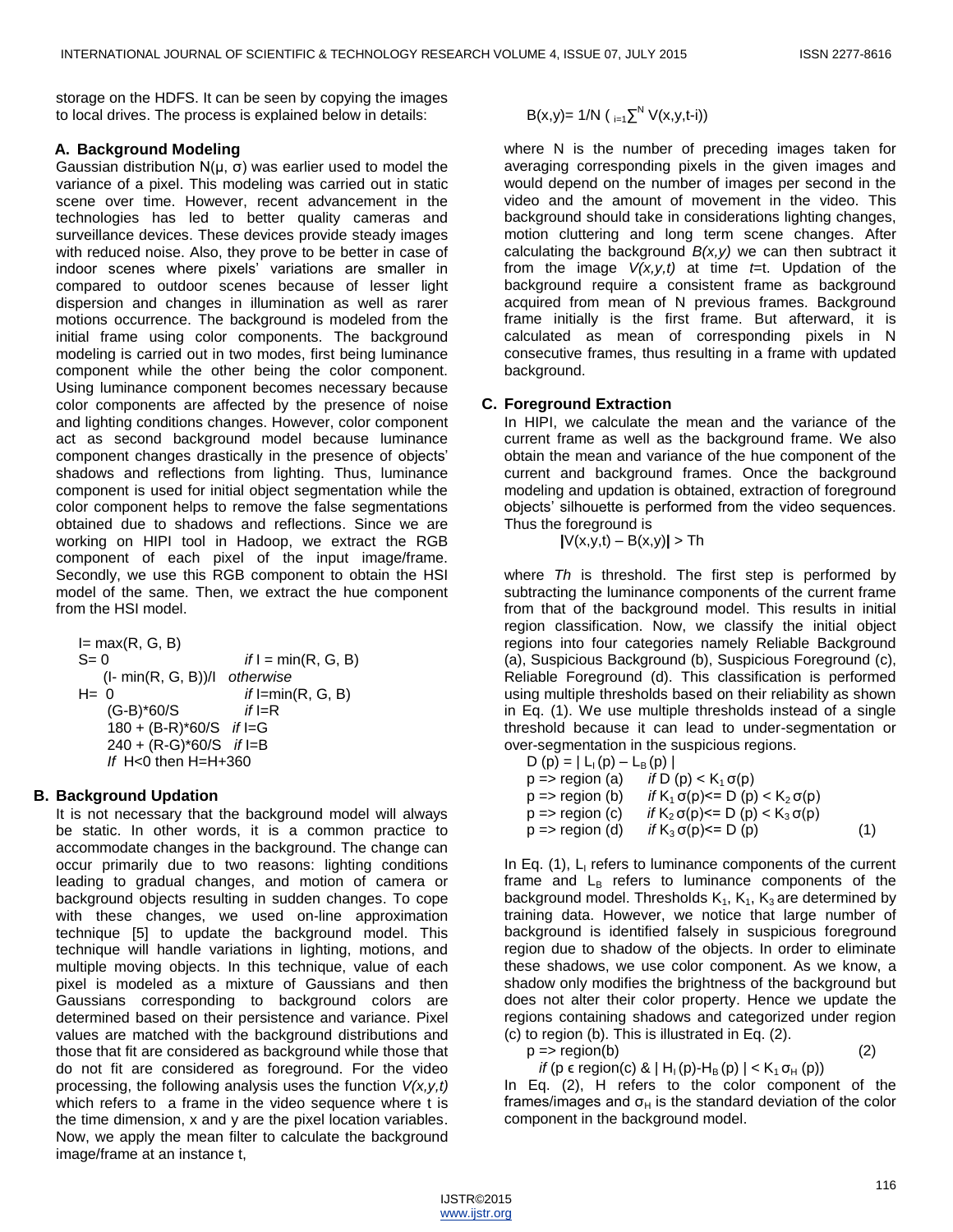#### **D. Object Recognition**

Once the regions are classified for all the pixels, we begin the labeling step where pixels belonging to region (c) and region (d) are labeled using the 8-neighbor labeling algorithm. In this algorithm, same labels are assigned to all the connected pixels belonging to the foreground regions using the region growing technique. After labeling all the foreground pixels, we produce the output file on the HDFS using the pixel setting method by providing RGB components of the obtained HSI model of the foreground regions. This will store the output as image to the output path on the HDFS.

# **IV.PERFORMANCE EVALUATION & COMPARISON WITH**

#### **MATLAB**

Time and memory consumption plays a major role in the performance evaluation. The number of targets with false alarms also acts as a good measure for performance evaluation. Lesser the false alarm rate, better is the algorithm. Counting the instructions in line code or using complexity analysis can easily measure the amount of time and memory consumed. On the other end, detection of alarm rate for performance evaluation uses three main approaches in general.

### **A. ROC Curve Evaluation**

The evaluation using Receiver Operation Character (ROC) Curves require metrics. These ground truth based metrics are computed from the true positives (TP), true negatives (TN), false positives (FP), false negatives (FN). FP and FN are referred to as pixels which are falsely classified as foreground (FP) and background (FN) i.e. pixels belonging to region (c) and region (b) respectively while TP and TN are referred to as pixels that are accurately classified as foreground (TP) and background (TN) i.e. pixels belonging to region (d) and region (a) respectively. Now, various metrics such as the detection rate also known as the recall, the precision, the F-Measure can be computed using this classification of pixels. Detection rate illustrates the percentage of pixels accurately classified as foreground as compared with the total sum of misclassified background pixels and corrected foreground pixels in the ground truth:

 $DR = TP / (TP + FN)$ 

Precision gives the percentage of pixels accurately classified as foreground as compared with the total number of pixels classified as foreground:

Precision=  $TP / (TP + FP)$ 

Achieving good performance is marked by higher Detection Rate without change in the Precision. The effectiveness measure known as F-Measure is determined by:

F= (2 \* DR \* Precision) / (DR + Precision)

The performance of classification in Precision- Detection Rate is characterized by the F-Measure. The objective is to maximize F close to one to achieve more and more effectiveness. The performance comparison for the given system in HIPI and MATLAB has been achieved and are shown in the table below:

| <b>Metrics</b> | <b>Applications</b> |        |
|----------------|---------------------|--------|
|                | <b>MATLAB</b>       | HIPI   |
| DR             | 0.03742             | 0.2112 |
| Precision      | 0.29684             | 0.0368 |

| <b>Metrics</b> | <b>Applications</b> |        |
|----------------|---------------------|--------|
|                | <b>MATLAB</b>       | HIPI   |
| Measure        | 0.06610             | 0.0626 |

| Table. Peformance Comparision |  |  |  |
|-------------------------------|--|--|--|
|-------------------------------|--|--|--|

From the table, we can observe that the results are better in HIPI as compared to MATLAB. This has been the case when we use single node cluster in Hadoop. Hence, we can say that these metrics results will get better in HIPI with increase in number of cluster nodes as more parallelism is achieved.

# **V. CONCLUSION**

In this paper, we provide a test-bed for implementation of [4] in Hadoop that allows parallel processing for object recognition along with a few changes in the technique such as implementing on-line approximation technique using mean filters. The current applications of the system include feeds from images and can be taken forward to integrate video broadcasting websites such as YouTube object recognition in video streams. The current design of the proposed system in Hadoop works statically but can be implemented in real-time using real-time processing models in Hadoop such as Spark.

# **VI. ACKNOWLEDGMENTS**

This research was supported by the School of Computer Science and Engineering (SCSE), Vellore Institute of Technology, Chennai Campus. Parts of this work have appeared in [4], [5].

# **VII. REFERENCES**

- [1] Dawei Li, Lihong Xu, Erik D. Goodman, "Illumination-Robust Foreground Detection in a Video Surveillance System", IEEE Trans. Pattern, vol. 23, no. 10, pp. October 2013.
- **[2]** Shih-Wei Sun, Yu-Chiang Frank Wang, Fay Huang, Hong-Yuan Mark Liao, "Moving Foreground Object Detection Via Robust SIFT Trajectories", J. Vis. Commun. Image R. 24, pp. 232-243 December 2012.
- **[3]** Kyungnam Kim, Thanarat H. Chalidabhongse, David Harwood, Larry Davis, "Real-time Foreground-Background Segmentation Using Codebook Model", Elsevier, pp. 2004.
- **[4]** Hansung Kim, Ryuuki Sakamoto, Itaru Kitahara, Tomoji Toriyama and Kiyoshi Kogure, "Robust Foreground Extraction Technique Using Gaussian Family Model and Multiple Thresholds", ACCV 2007, pp. 758-768, 2007.
- [5] Chris Stauffer, W.E.L. Grimson, "Adaptive Background Mixture Models For Real-time Tracking", MIT Cambridge.
- **[6]** Hadoop image processing interface website: *hipi.cs.virginia.edu/*